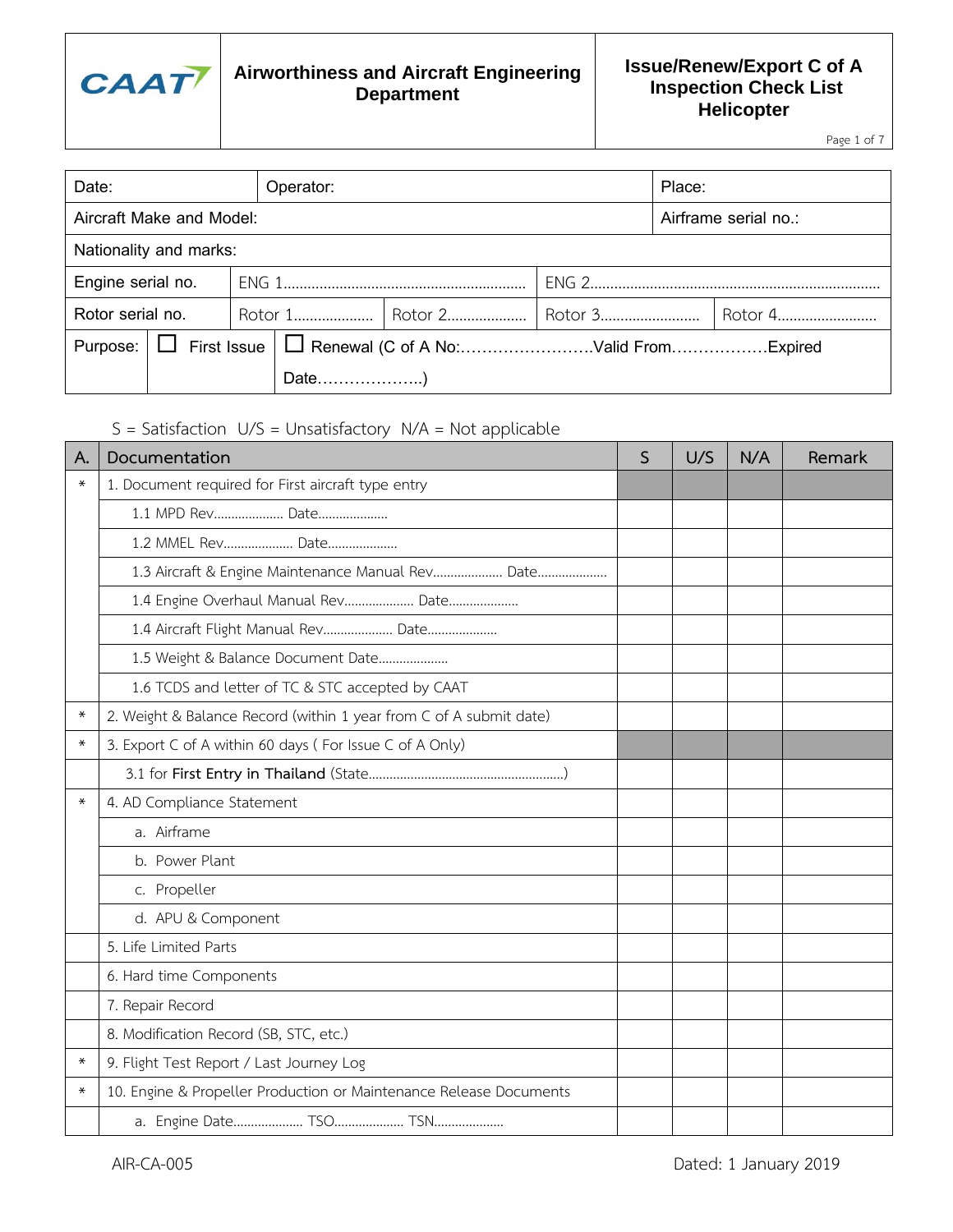

**Issue/Renew/Export C of A Inspection Check List Helicopter**

Page 2 of 7

| А.        | Documentation (cont'd)                                                 | $\mathsf S$  | U/S | N/A | Remark |
|-----------|------------------------------------------------------------------------|--------------|-----|-----|--------|
| ⋇         | 11. Certificate of Release to Service                                  |              |     |     |        |
| $\ast$    | 12. Manufacturing Certificate of Conformity                            |              |     |     |        |
|           | 13. Logbooks and associated records                                    |              |     |     |        |
|           |                                                                        |              |     |     |        |
|           |                                                                        |              |     |     |        |
|           |                                                                        |              |     |     |        |
|           |                                                                        |              |     |     |        |
|           | 14. Passenger cabin configuration (LOPA)                               |              |     |     |        |
|           | 15. Compass Swing Record Date                                          |              |     |     |        |
|           | 16. Wiring Diagram & Electrical Load Analysis                          |              |     |     |        |
|           | 17. Mode S Transponder coding                                          |              |     |     |        |
|           | 18. ELT coding                                                         |              |     |     |        |
|           | 19.1 Flight Manual Rev Date                                            |              |     |     |        |
|           | 19.2 Pilot Operating Handbook Rev Date                                 |              |     |     |        |
|           |                                                                        |              |     |     |        |
| <b>B.</b> | General                                                                | $\mathsf{S}$ | U/S | N/A | Remark |
|           | 1. Registration Mark (Left Wing and Fuselage or Vertical Rudder)       |              |     |     |        |
|           | 2. Fireproof Registration plate secured to the aircraft in a prominent |              |     |     |        |
|           | position near the main entrance                                        |              |     |     |        |
|           | 3. Manufacturer's data plat                                            |              |     |     |        |
| C.        | Flight Deck Inspection                                                 | S            | U/S | N/A | Remark |
|           | 1. Inspect the following                                               |              |     |     |        |
|           | a. Instrument security and range markings                              |              |     |     |        |
|           | b. Windows (delamination, scratches, crazing, and general visibility)  |              |     |     |        |
|           | c. Emergency equipment                                                 |              |     |     |        |
|           | d. Seal on medical kit (if located on flight deck)                     |              |     |     |        |
|           | e. Seat belts and shoulder harnesses (Technical Standard Order making, |              |     |     |        |
|           | metal to metal latching, and general condition)                        |              |     |     |        |
|           | f. Aircraft configuration conforms to approved documents               |              |     |     |        |
|           | g. Dent and Buckle Chart is maintained and is on-board.                |              |     |     |        |
|           | h. Compass Swing correction card                                       |              |     |     |        |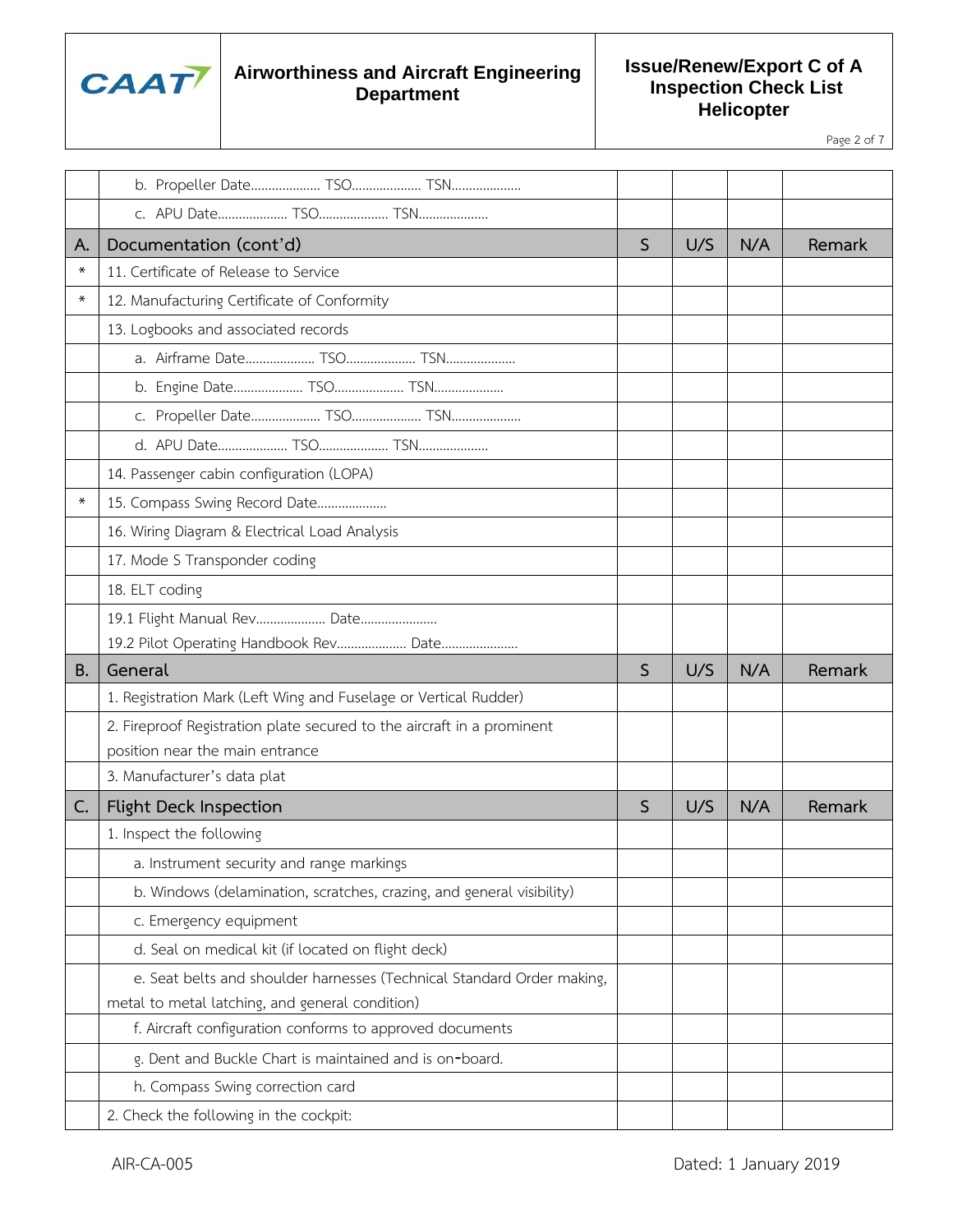

**Issue/Renew/Export C of A Inspection Check List Helicopter**

Page 3 of 7

|        | a. Interphone system - select Com 1 and Com 2 to ensure systems are working,                                                                                       |              |     |     |        |
|--------|--------------------------------------------------------------------------------------------------------------------------------------------------------------------|--------------|-----|-----|--------|
|        | b. Test the TCAS & EGPWS system on Test Mode,                                                                                                                      |              |     |     |        |
| C.     | Flight Deck Inspection (cont'd)                                                                                                                                    | $\mathsf{S}$ | U/S | N/A | Remark |
|        | c. Test the ELT for operation and recording of signal in the portable                                                                                              |              |     |     |        |
|        | tester for ELT 406 MHz, 121.5 MHz                                                                                                                                  |              |     |     |        |
|        | d. VHF communication/ VOR system for operation,                                                                                                                    |              |     |     |        |
|        | e. HF system for operation including SELCAL check,                                                                                                                 |              |     |     |        |
|        | f. WX Radar system for operation (TEST MODE ONLY),                                                                                                                 |              |     |     |        |
|        | g. Operational test of CVR including all the four channels (Magnetic                                                                                               |              |     |     |        |
|        | tape and wire are permitted)                                                                                                                                       |              |     |     |        |
|        | h. Operation test of FDR (Magnetic tape and wire are permitted)                                                                                                    |              |     |     |        |
|        | 3. Documents On Board                                                                                                                                              |              |     |     |        |
|        | a. Copy of AOC and Operation Specification                                                                                                                         |              |     |     |        |
|        | b. Weigh and Balance Report                                                                                                                                        |              |     |     |        |
|        | c. C of A                                                                                                                                                          |              |     |     |        |
|        | d. C of R                                                                                                                                                          |              |     |     |        |
|        | e. Minimum Equipment List                                                                                                                                          |              |     |     |        |
|        | f. Cabin Crew Manual                                                                                                                                               |              |     |     |        |
|        | i. Release to Service                                                                                                                                              |              |     |     |        |
| $\ast$ | j. Technical Log/Maintenance Log/Journey Log                                                                                                                       |              |     |     |        |
|        | k. Certificate of Insurance                                                                                                                                        |              |     |     |        |
|        | l. Noise Certificate (if applicable)                                                                                                                               |              |     |     |        |
|        | m. Radio License                                                                                                                                                   |              |     |     |        |
| D.     | Cabin Inspection. Inspect the cabin, to include the following:                                                                                                     | S            | U/S | N/A | Remark |
|        | 1. Lavatory to ensure the following:                                                                                                                               |              |     |     |        |
|        | a. Conformity of Placards and Marking                                                                                                                              |              |     |     |        |
|        | b. Ensure all required placards and marking are properly installed and                                                                                             |              |     |     |        |
|        | legible.                                                                                                                                                           |              |     |     |        |
|        | 2. Flight attendants seats, to include                                                                                                                             |              |     |     |        |
|        | 3. Cabin emergency equipment, to include the following:                                                                                                            |              |     |     |        |
|        | a. Flight attendant flashlight holder                                                                                                                              |              |     |     |        |
|        | b. Slide containers, to ensure containers are properly marked for<br>content. Check for last inspection date and pressure of slide inflation bottle<br>if visible. |              |     |     |        |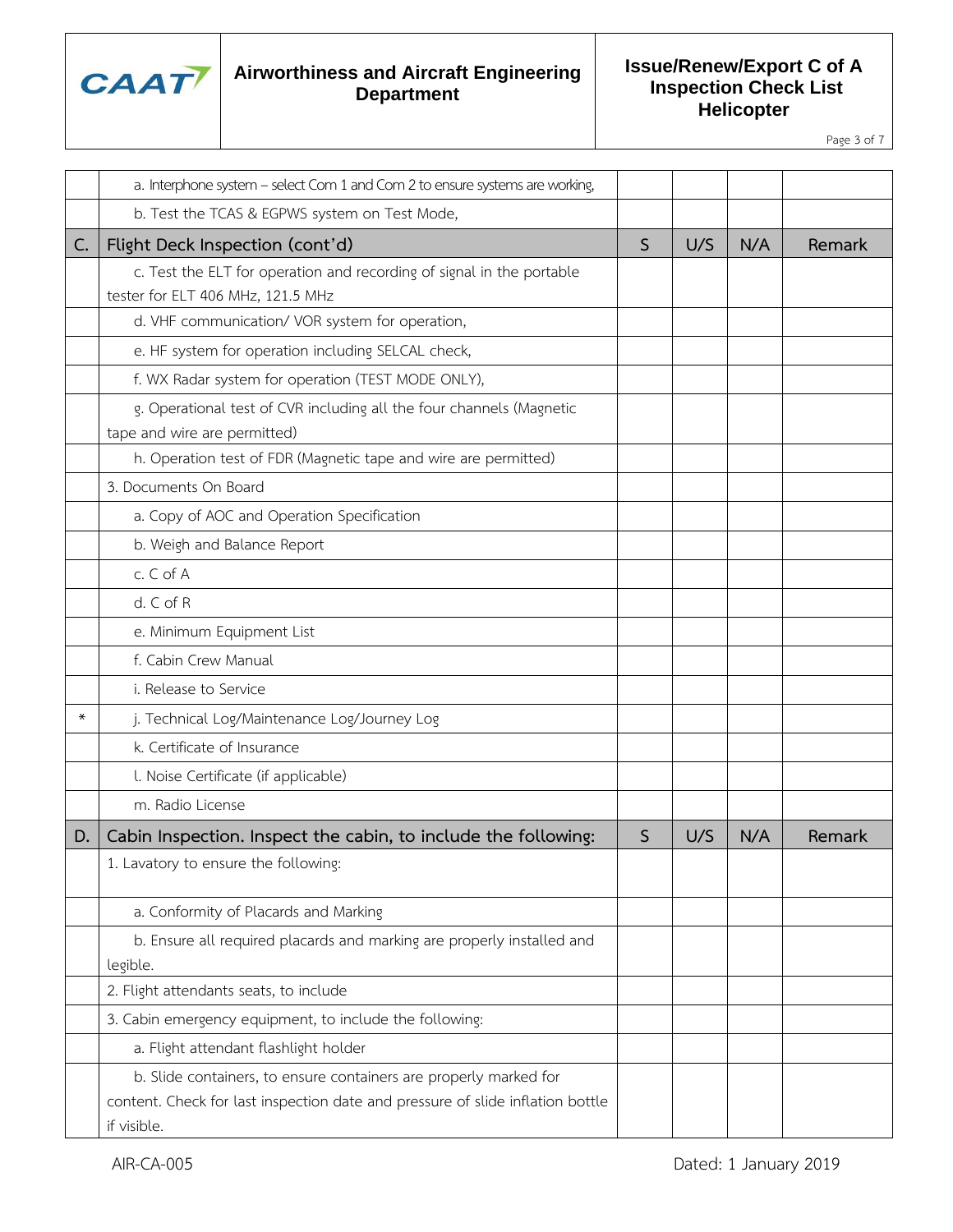

**Issue/Renew/Export C of A Inspection Check List Helicopter**

Page 4 of 7

|    | c. Medical kit (if not checked on flight deck).                                                                                                                                                                          |              |     |     |        |
|----|--------------------------------------------------------------------------------------------------------------------------------------------------------------------------------------------------------------------------|--------------|-----|-----|--------|
|    | d. First aid kit (seal and security)                                                                                                                                                                                     |              |     |     |        |
| D. | Cabin Inspection. Inspect the cabin, to include the following:                                                                                                                                                           | S            | U/S | N/A | Remark |
|    | e. Emergency oxygen for proper pressure and security.                                                                                                                                                                    |              |     |     |        |
|    | f. Megaphone(s), if installed, for security and general condition.                                                                                                                                                       |              |     |     |        |
|    | g. Fire extinguishers for security, pressure, seal, and date of last<br>inspection.                                                                                                                                      |              |     |     |        |
|    | h. Life raft storage markings (if raft is required)                                                                                                                                                                      |              |     |     |        |
|    | i. Emergency briefing cards (random sample)                                                                                                                                                                              |              |     |     |        |
|    | j. General conditions of emergency floor path lighting system                                                                                                                                                            |              |     |     |        |
|    | k. Placement of all "Emergency Exit" signs                                                                                                                                                                               |              |     |     |        |
|    | l. Presence and legibility of "Emergency Exit" operation instructions                                                                                                                                                    |              |     |     |        |
|    | m. Life preservers (vests)                                                                                                                                                                                               |              |     |     |        |
|    | 4. Passenger seats                                                                                                                                                                                                       |              |     |     |        |
|    | 5. Galleys/Service centers (for correct operation, Leaks and security.)                                                                                                                                                  |              |     |     |        |
|    | 6. Overhead baggage compartment                                                                                                                                                                                          |              |     |     |        |
|    |                                                                                                                                                                                                                          |              |     |     |        |
| E. | Inspect the Cargo Compartment                                                                                                                                                                                            | S            | U/S | N/A | Remark |
|    | 1. Ensure the following:                                                                                                                                                                                                 |              |     |     |        |
|    | a. Cargo compartment fire protection is appropriate for its classification                                                                                                                                               |              |     |     |        |
|    | b. Cargo liner is free from tears and/or punctures. If these are noted,<br>inspect structure behind liner for damage, e.g. stringers, circumferential, etc.<br>Ensure sealing tape is proper type and in good condition. |              |     |     |        |
|    | c. Cargo door is free of fluid leaks and structural damage                                                                                                                                                               |              |     |     |        |
|    | d. Fuselage door structure and sill are free of damage                                                                                                                                                                   |              |     |     |        |
|    | e. Smoke detectors are in satisfactory condition                                                                                                                                                                         |              |     |     |        |
|    | f. Lighting is operable and protective grills are installed                                                                                                                                                              |              |     |     |        |
|    | g. Cargo flooring is free from structural or other damage                                                                                                                                                                |              |     |     |        |
| F. | Inspect the cross tube and landing skid areas for the                                                                                                                                                                    | $\mathsf{S}$ | U/S | N/A | Remark |
|    | following:                                                                                                                                                                                                               |              |     |     |        |
|    | 1. Any indication of wear, chafing lines, chafing wires, cracks, dents, or other<br>damage                                                                                                                               |              |     |     |        |
|    | 2. Structural integrity of gear (cracks, dents, or other damage)                                                                                                                                                         |              |     |     |        |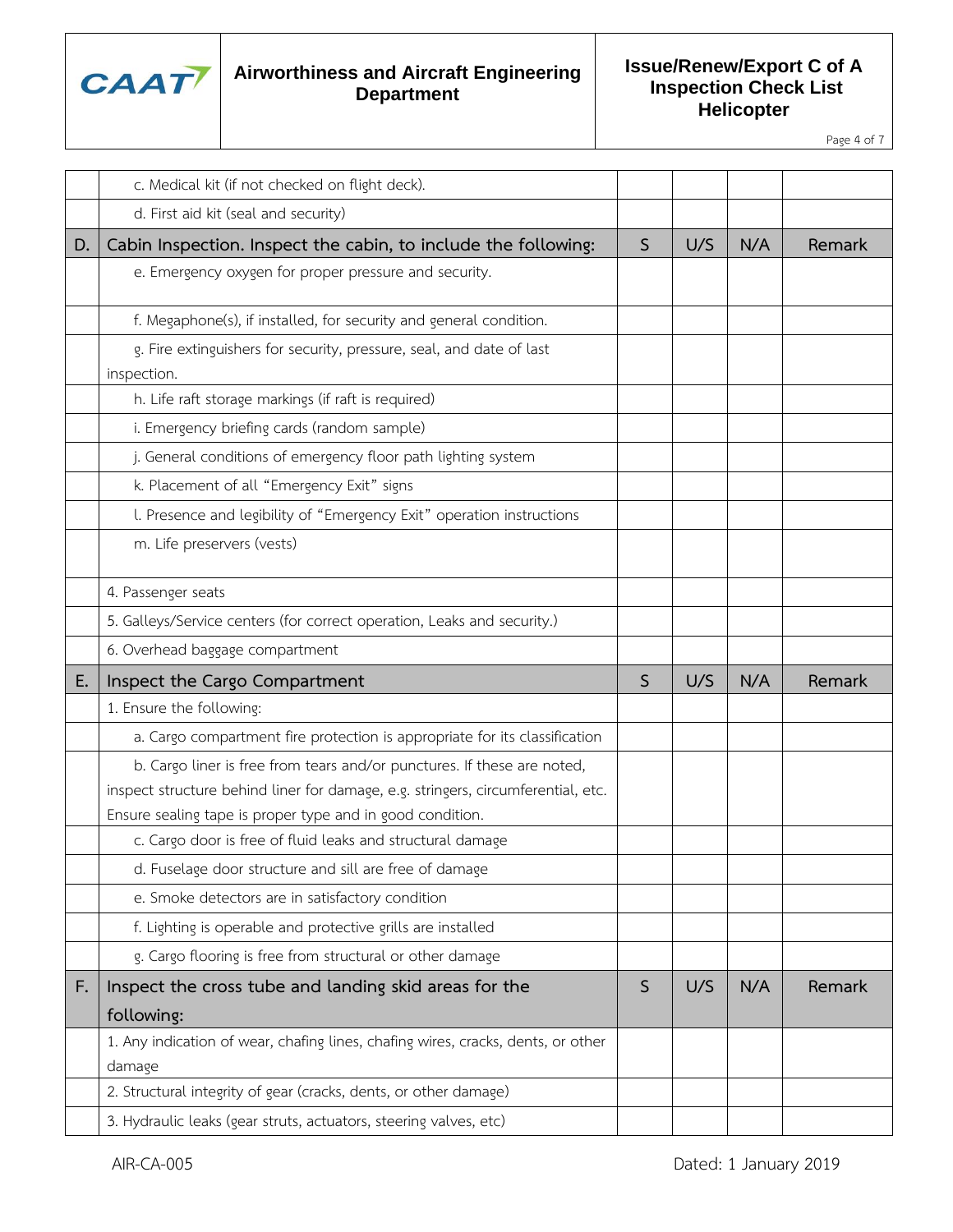

**Issue/Renew/Export C of A Inspection Check List Helicopter**

Page 5 of 7

|    | 4. Tire condition                                                                                            |              |     |     |        |
|----|--------------------------------------------------------------------------------------------------------------|--------------|-----|-----|--------|
|    | 5. Tire pressure (if pressure indicators are installed)                                                      |              |     |     |        |
| F. | Inspect the cross tube and landing skid areas for the<br>following:                                          | S.           | U/S | N/A | Remark |
|    | 6. Wheel installation and safety locking devices                                                             |              |     |     |        |
|    | 7. Wear, line security, leaks and installation of brakes                                                     |              |     |     |        |
|    | 8. Corrosion                                                                                                 |              |     |     |        |
| G. | Inspect the main rotor blade areas for the following:                                                        | S            | U/S | N/A | Remark |
|    | 1. Structure for cracks, corrosion, dents or other damage                                                    |              |     |     |        |
|    | 2. Stabilizer bar (cracks, corrosion, dents, and delamination)                                               |              |     |     |        |
|    | 3. Registration marking (legibility)                                                                         |              |     |     |        |
|    | 4. Swash plate, Swash plate control rods (cracks, corrosion, dents and<br>delamination)                      |              |     |     |        |
|    | 5. Ball bearing (general condition of lines)                                                                 |              |     |     |        |
|    | 6. Jesus nut, Hub, Retention bolt, Blade grip, Trunion, hinge (cracks,<br>corrosion, dents and delamination) |              |     |     |        |
|    | 7. Main rotor mast (general condition of lines, cracks, corrosion, dents and<br>delamination)                |              |     |     |        |
|    | 8. Pitch control rod (cracks, corrosion, dents delamination)                                                 |              |     |     |        |
|    | 9. Main rotor blade (cracks, corrosion, dents and delamination)                                              |              |     |     |        |
| Η. | Inspect the tail boom areas for the following:                                                               | S            | U/S | N/A | Remark |
|    | 1. Structure for cracks, corrosion, dents or other damage                                                    |              |     |     |        |
|    | 2. Tail rotor blade (cracks, corrosion, dents and delamination)                                              |              |     |     |        |
|    | 3. Synchronized elevator (if applicable)                                                                     |              |     |     |        |
|    | 4. Tail fin (cracks, corrosion, dents and delamination)                                                      |              |     |     |        |
|    | 5. Tail skid (cracks, corrosion, dents and delamination)                                                     |              |     |     |        |
|    | 6. Tail rotor drive shaft (general condition of lines, wires and plumbing)                                   |              |     |     |        |
| I. | Inspect the engines, to include the following:                                                               | $\mathsf{S}$ | U/S | N/A | Remark |
|    | 1. Intake for fan blade damage and oil leaks                                                                 |              |     |     |        |
|    | 2. Cowling for missing or loose fasteners                                                                    |              |     |     |        |
| J. | Inspect the engines, to include the following:                                                               | $\mathsf S$  | U/S | N/A | Remark |
|    | 3. Cowling and fairing (cracks, corrosion, dents, and delamination)                                          |              |     |     |        |
|    | 4. Exhaust for turbine and tailpipe damage, and evidence of fluids                                           |              |     |     |        |
|    | 5. Oil level indicator                                                                                       |              |     |     |        |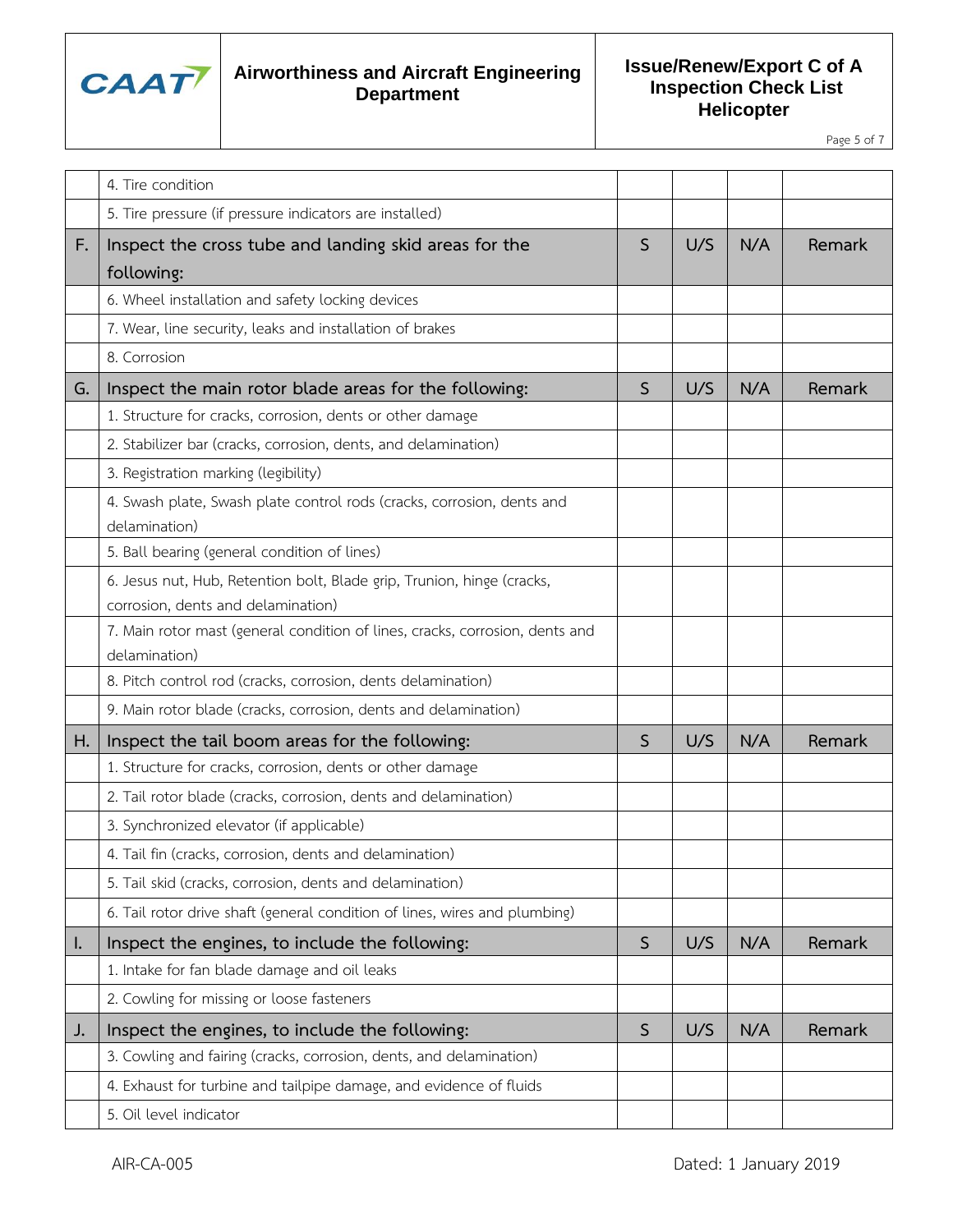

**Issue/Renew/Export C of A Inspection Check List Helicopter**

Page 6 of 7

|    | 6. Engine drive shaft (cracks, corrosion, dents, and delamination)                                                                |              |     |     |        |
|----|-----------------------------------------------------------------------------------------------------------------------------------|--------------|-----|-----|--------|
|    | 6. Verify Engines serial number                                                                                                   |              |     |     |        |
| K. | Inspect the empennage, to include the following:                                                                                  | $\mathsf S$  | U/S | N/A | Remark |
|    | 1. Leading edge for dents                                                                                                         |              |     |     |        |
|    | 2. All lights (general condition, broken lenses, etc.)                                                                            |              |     |     |        |
|    | 3. Elevator, rudder, and tabs (cracks, corrosion, dents, and delamination)                                                        |              |     |     |        |
|    | 4. Elevator and rudder power unit for evidence of hydraulic leaks                                                                 |              |     |     |        |
|    | 5. Static Dischargers/wicks (Check for condition and number missing)                                                              |              |     |     |        |
| L. | Additional for Offshore operation, to include the following:                                                                      | $\mathsf{S}$ | U/S | N/A | Remark |
|    | 1. Life raft (Permanent or Rapid deploy) with ELT (Transmitted 406 MHz,                                                           |              |     |     |        |
|    | 121.5 MHz), Subsistence equipment, Lifesaving equipment<br>2. Life vest for all passenger and crew with lighting devices with ELT |              |     |     |        |
|    | (Transmitted 406 MHz, 121.5 MHz), (if, not located with life raft)                                                                |              |     |     |        |
|    | 3. Automatically Deployable Emergency Locator Transmitter (ELT(AD))                                                               |              |     |     |        |
|    | 4. Vibration Health Monitoring (VHM)                                                                                              |              |     |     |        |
| M. | Additional for Performance Base Communication (PBC)                                                                               | $\mathsf{S}$ | U/S | N/A | Remark |
|    | operation, to include following;                                                                                                  |              |     |     |        |
|    | 1. Conducting two-way communication for heliport control                                                                          |              |     |     |        |
|    | 2. Receiving meteorological information at any time during flight                                                                 |              |     |     |        |
| N. | Export C of A                                                                                                                     | $\mathsf{S}$ | U/S | N/A | Remark |
|    | 1. Special Requirement(s) from Importing Country                                                                                  |              |     |     |        |
|    | 2. Acceptance Letter for exemption (If any)                                                                                       |              |     |     |        |
|    | 3. Document for disassembly and maintain the aircraft part (If any)                                                               |              |     |     |        |
|    | 4. Special equipment for Export C of A                                                                                            |              |     |     |        |
|    | 5. Contract Agreement                                                                                                             |              |     |     |        |

#### Document required for issue C of A.

- 1. C of A application form
- 2. C of A issue/renew inspection checklist
- 3. Copy of Item  $(* )$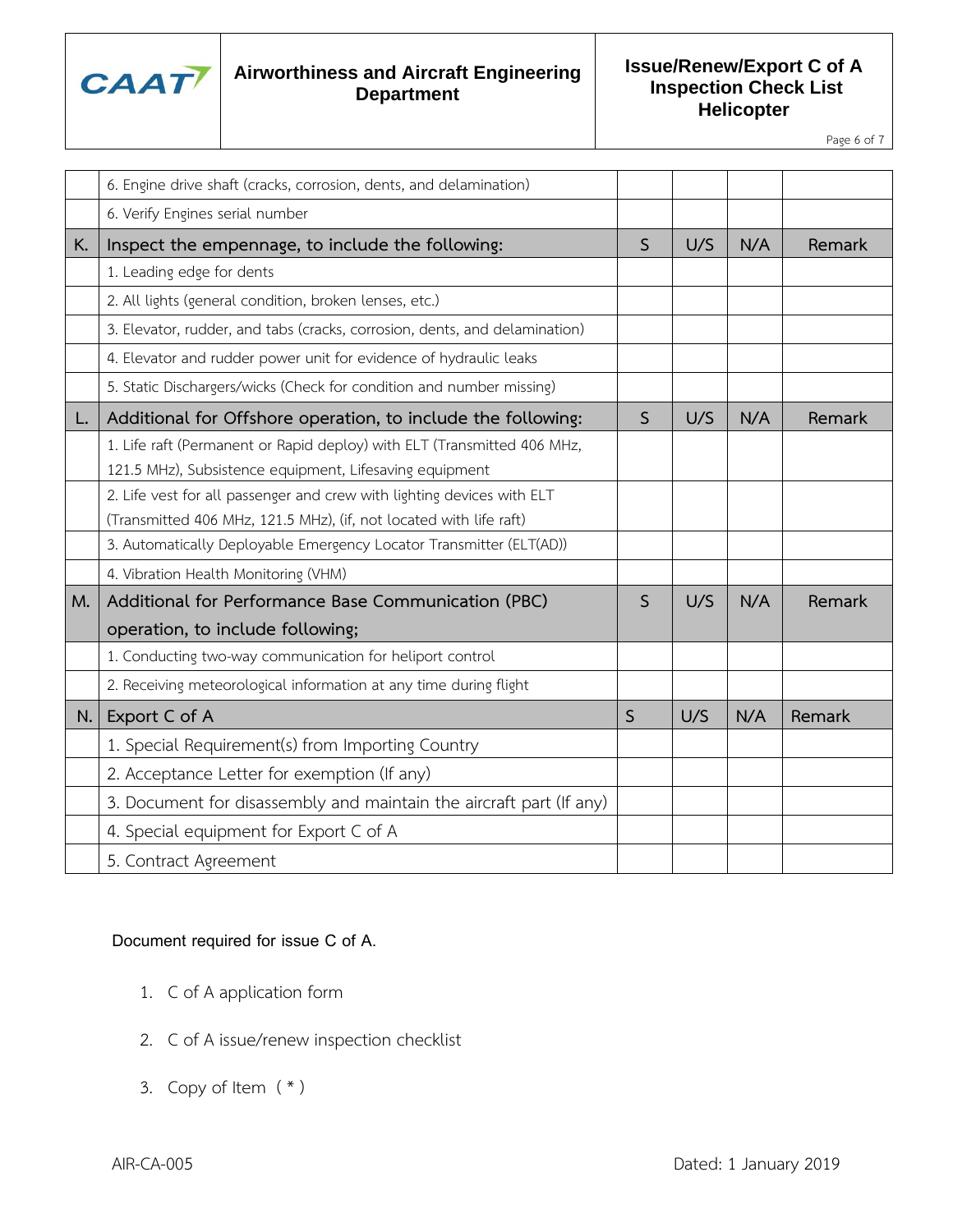

Page 7 of 7

All above documentation will be keep in A/C record file in AWE.

| Item            | Finding |       | Registration Mark  - |
|-----------------|---------|-------|----------------------|
|                 |         |       | .                    |
|                 |         |       |                      |
|                 |         |       |                      |
|                 |         |       |                      |
|                 |         |       |                      |
|                 |         |       |                      |
|                 |         |       |                      |
|                 |         |       |                      |
|                 |         |       |                      |
|                 |         |       |                      |
|                 |         |       |                      |
|                 |         |       |                      |
|                 |         |       |                      |
|                 |         |       |                      |
|                 |         |       |                      |
|                 |         |       |                      |
|                 |         |       |                      |
|                 |         |       |                      |
|                 |         |       |                      |
| Inspector Name: |         | Sign: |                      |
| $1.$            |         |       |                      |
| 2.              |         |       |                      |